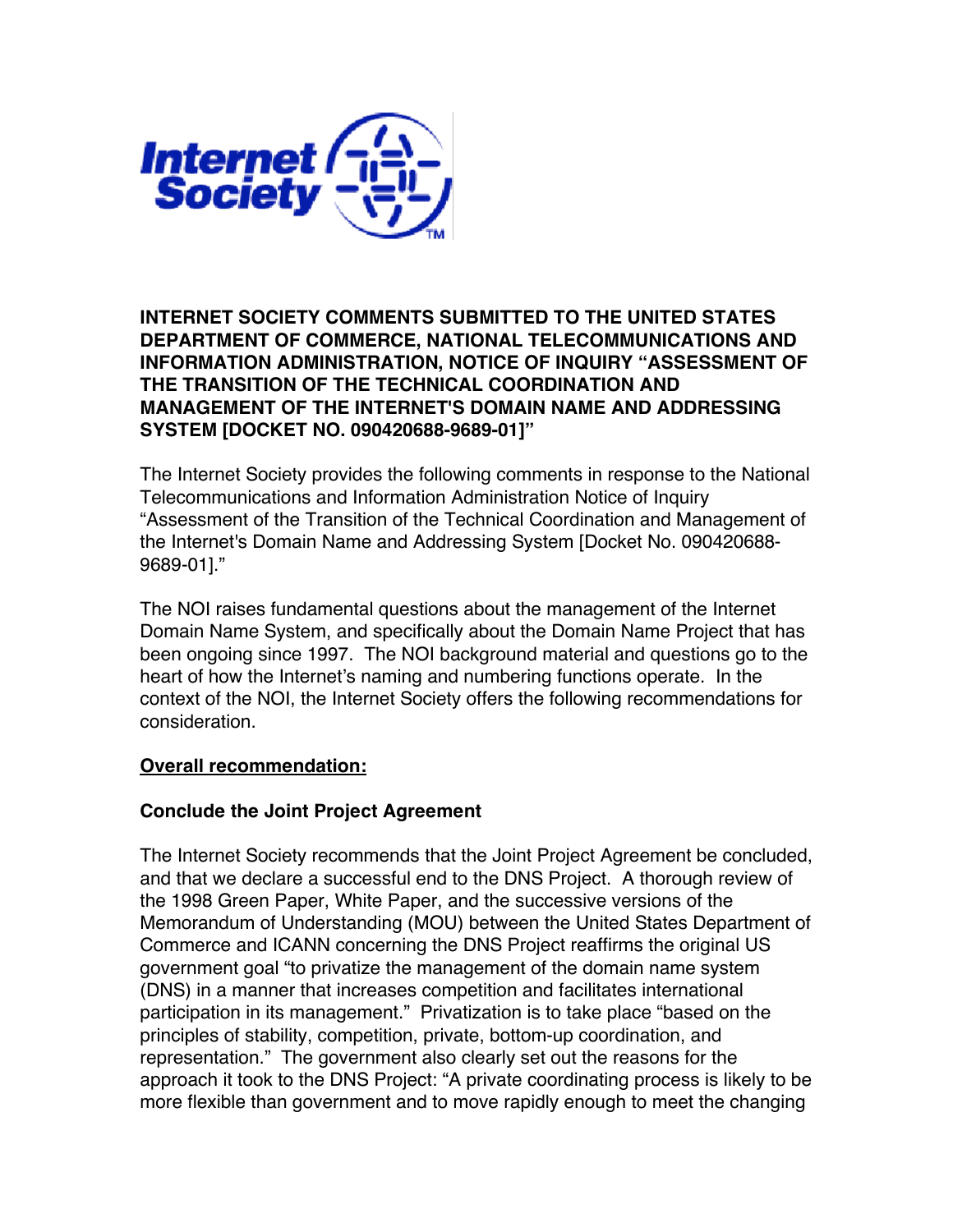needs of the Internet and of Internet users. The private process should, as far as possible, reflect the bottom-up governance that has characterized development of the Internet to date." The Internet Society believes that the continued success of the Internet depends on private leadership, and the bottom-up governance model, which has evolved into the multi-stakeholder model we see today.

There has been gradual and incremental progress towards meeting the goals in a way that is consistent with the original principles and with the care required when overseeing a shared global resource.

As progress was made the terms of the MOU were modified to recognize the achievements and to provide guidance in areas where more work was needed. This shows that the original model has worked. It is ISOC's view that competition in the DNS space is continuing to grow, as is international participation in ICANN's processes. The principles have largely been maintained, even as ICANN confronted new challenges as the organization evolved.

ISOC believes it is now time to ask whether continued government monitoring is needed to help ICANN to deal with the challenges that remain. Clearly the answer is "no." Indeed, continued US government advice and monitoring may actually be a hindrance to ICANN's maturation, as different constituents choose to appeal to the US government to help them, and ICANN, to find a solution rather than taking responsibility to develop solutions themselves within the organization.

The conclusion of the JPA and the full privatization of the technical coordination and management of the Internet's domain name and addressing system will signal to all that the responsibility to craft good decisions through the bottom-up policy process is theirs alone. Internet organizations are driven by expertise and vigorous, sometimes fractious, debate: it would be no different for any organization fulfilling this role. The contending forces in ICANN are a sign of the vitality and involvement of its constituencies. It is never certain that all issues can be resolved in a satisfactory way; but it is certain that continuing US government advice and monitoring are not going to help in any significant way. In fact, its continuation often seems to be a distraction from broad engagement with the process.

ISOC has always supported the self-regulation model for the Internet, and strongly supports ICANN and the role it plays in coordinating certain aspects of the "collaborative" Internet management model.

We join with others around the world in thanking the United States for its commitment to the transition of the technical coordination and management of the Internet's domain name and addressing system and the success that has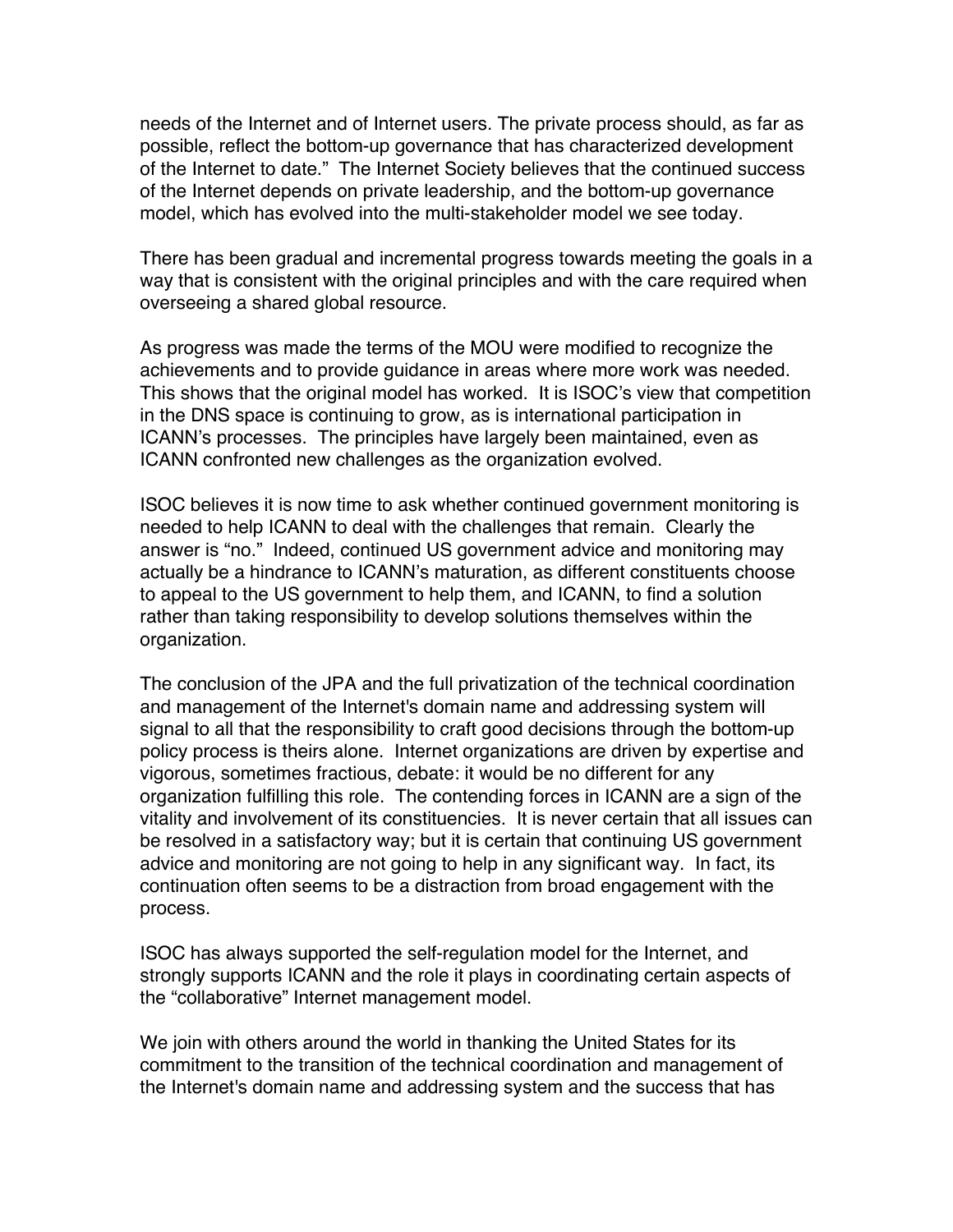been achieved, and we call on the government to conclude the Joint Project Agreement on its expiry September 30, 2009.

# **Advice Recommended for Inclusion in the DNS Project Report:**

## **A Stewardship Role is Required for the Technical Coordination and Management of the Internet's Domain Name and Addressing System**

The Internet Society strongly recommends that the final report on the DNS Project should emphasize the responsibility for promoting the global public interest in the operational stability of the Internet by, *inter alia,* coordinating, at the overall level, the global Internet's systems of unique identifiers, and in particular by ensuring the stable and secure operation of the Internet's unique identifier systems, as set out in the Articles of Incorporation and Bylaws of ICANN. Through the DNS Project activities, ICANN acts as the steward of a vital and shared global resource. Effective stewardship is critical for the technical coordination and management of the Internet's domain name and addressing system, even though it may mean decisions and action plans will sometimes have to draw a balance between ICANN's responsibilities to do what is right for the Internet and Internet users, and the recommendations from Supporting Organizations' and Advisory Committees' policy development processes. It may also mean taking paths that are not the most direct route to the organization's financial growth. Further, the correct balance may not always be popular with some of the most powerful constituencies. Nonetheless, ISOC believes strongly this central obligation must drive the future direction and activities of the organization.

The obligations of stewardship do not rest exclusively on ICANN's Board. The privatization of the technical coordination and management of the Internet's domain name and addressing system will impose a new, shared responsibility for all constituencies to collaborate as responsible parties working to find mutually acceptable solutions that contribute to the good of the shared global resource that is the Internet. Such an approach obviously has implications for ICANN's governance model.

## **Good Governance is Essential**

The Internet Society believes in a bottom up, multi-stakeholder approach to governance of the technical coordination and management of the Internet's domain name and addressing system. This approach was part of the original model for ICANN, and we believe it will be valuable to reinforce the importance of this model in the report on the DNS Project. We believe that the governance model in ICANN works in the majority of cases. And we are confidant the bottom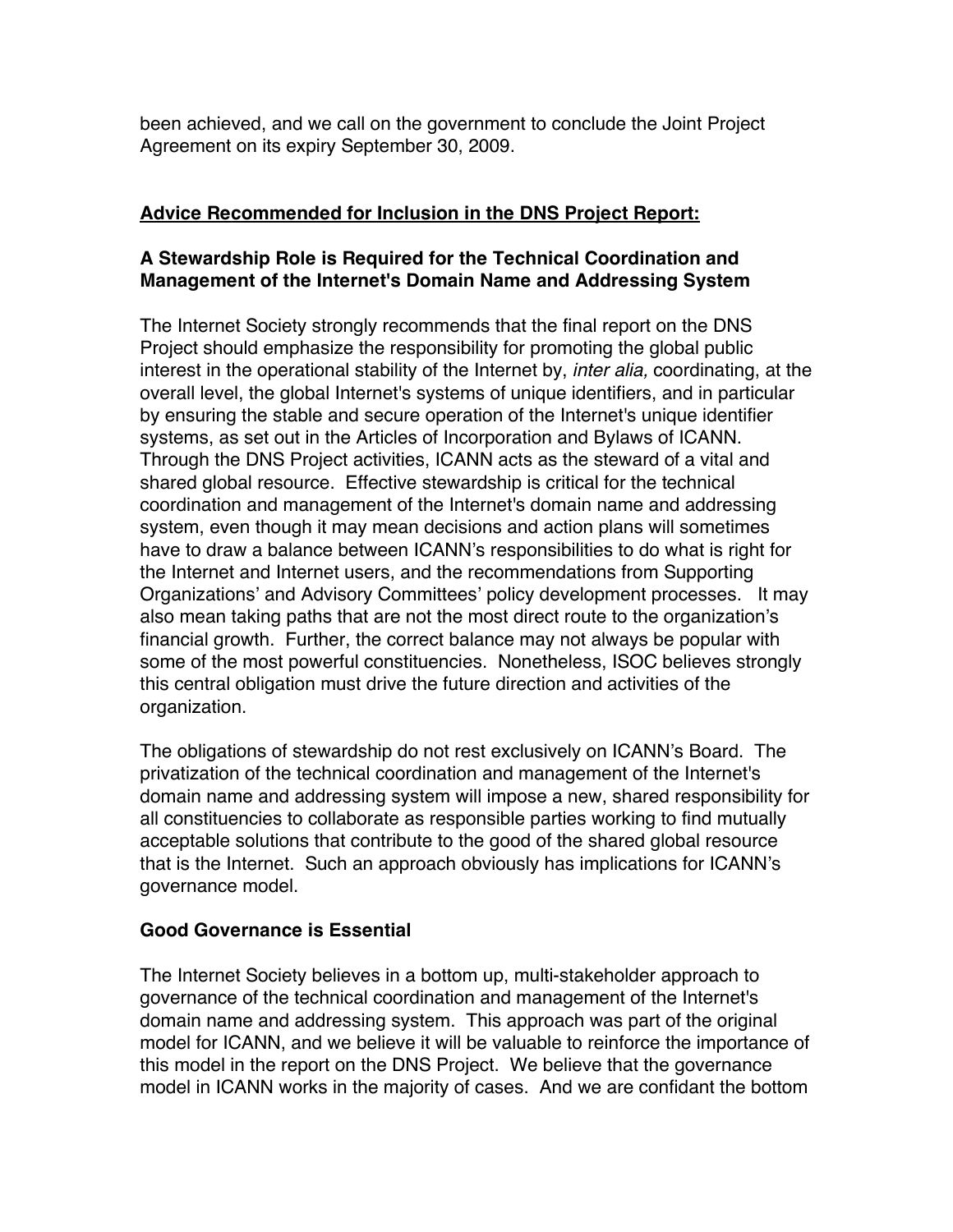up, multi-stakeholder model has the necessary strength to address the challenges ICANN will face in the upcoming period of transition. At the same time, we recognize that the model cannot work well when ICANN faces tough issues that bring critical, powerful and fundamentally opposing interest groups up against one another in the current PDP process. Unfortunately, those tend to be high profile and important issues; whois and domain name tasting come to mind as examples. The current governance model fails in these cases because the Board has no option but to cycle around and around, referring decisions back to the originating body, where interests can and sometimes do remain deadlocked. This causes the system to freeze.

For effective governance of technical coordination and management of the Internet's domain name and addressing system, a better decision process is required, and that process needs to be based on facts and evidence, not on clashing opinions, economic or political interests or marketing considerations. For this to work within ICANN, its constituencies (along with others as needed) must work together to ensure staff and Board get the information they need to take decisions in line with their stewardship role over a shared global resource. While such decisions are almost certain to be unpopular with some in ICANN, we believe that a new approach is essential, given the specific mandate of technical coordination and management of the Internet's domain name and addressing system. And note as well that this is very consistent with other Internet organizations such as the RIRs, which also have a stewardship role. For this to work, the staff and Board must however be accountable to the community of those who care about the Internet, must take decisions with its' stewardship role firmly in mind and it must be governed in accordance with widely accepted principles.

ICANN has devoted significant resources to understanding its constituents' goals for its governance, and to developing policies and plans to improve its governance. While these efforts have led to new Management Operating Principles, these are not sufficient to deal with the very real challenges faced when one is steward over a limited, yet shared global resource and at the same time tries to satisfy powerful opposing players.

Going forward, some processes likely will need to be changed. ISOC proposes that the following elements of good governance should be emphasized in the final report of the DNS Project, and should set the foundation for building an improved governance structure:

• *transparency* – continue and improve provision of complete, timely and useful information about the organization's operations and current topics, as well as full disclosure in reporting on decisions and the rationale for decisions.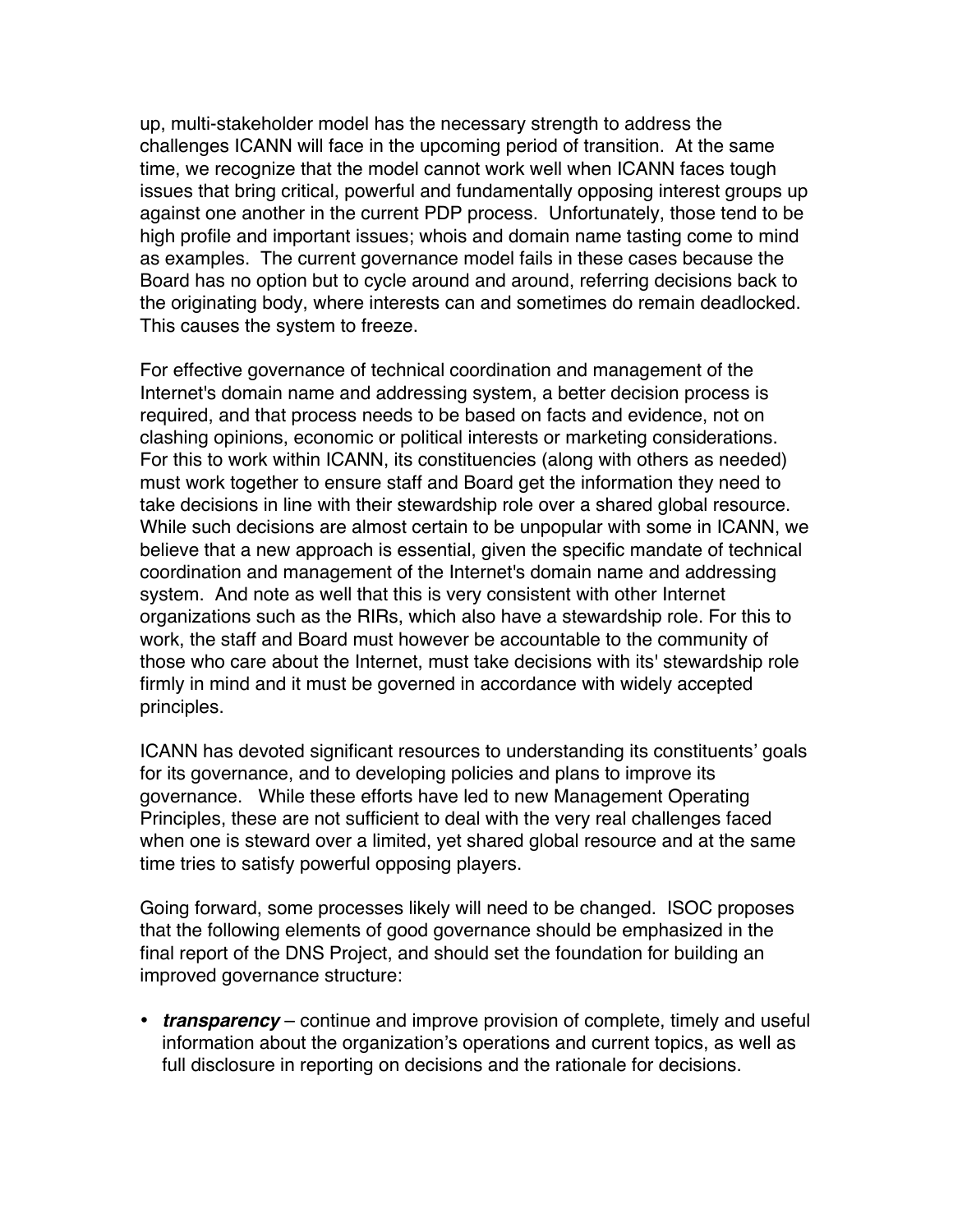- *participation* emphasizing that all stakeholders, including governments, have a right and a responsibility to contribute to an open process for arriving at decisions that affect them.
- *evidence-based decision making processes* through the use of sound and valid methods for the collection and analysis of high-quality and pertinent evidence, preferably organized by topic/subject matter. There should be greater use of impact assessment tools and responsible public consultations, including careful consideration of community requests for factual research and a bias toward accepting such requests.
- *inclusive dialogue* encourage more cross-constituency dialogue about issues. Many issues the Internet faces have implications for more than one Supporting Organization or Advisory Committee, yet the existing processes do not sufficiently promote real discussion among the constituencies nor do they drive those involved to agree on the basis of what is best for the Internet or best for end users. Instead, they often seem to be used to support expedient decision-making. To fully execute on ICANN's stewardship responsibilities, steps must be taken to bring all the necessary experts and interests together to try to reach mutually acceptable recommendations to the Board – topic by topic and freed from their individual silos. It is vital to remember that the multistakeholder model means having all stakeholders talking and working together, at the same time, on the same issues, and toward a common purpose, not having all stakeholders dealing with the issues in their respective silos.
- *accountability* the board of any organization must perform its fiduciary responsibilities as required by the Articles of Incorporation. But, consistent with the Internet's collaborative model, decision makers responsible for the activities outlined in the DNS Project are also accountable to the constituencies and direct participants, as well as to the global community of Internet users, for their decisions and their responsibility to preserve the stability and security of the Internet's unique system of identifiers. ICANN must improve its efforts to demonstrate and communicate accountability beyond the Board's fiduciary responsibilities.
- *evaluation* it is important to have a feedback mechanism to check on the effectiveness of the technical coordination and management of the Internet's domain name and addressing system, in the service of Internet users, and how the affected communities are responding. This feedback should be sought regularly and proactively.
- *complaint/response/dispute resolution* no decision making process or authority will ever be able to please all of the organization's stakeholders, and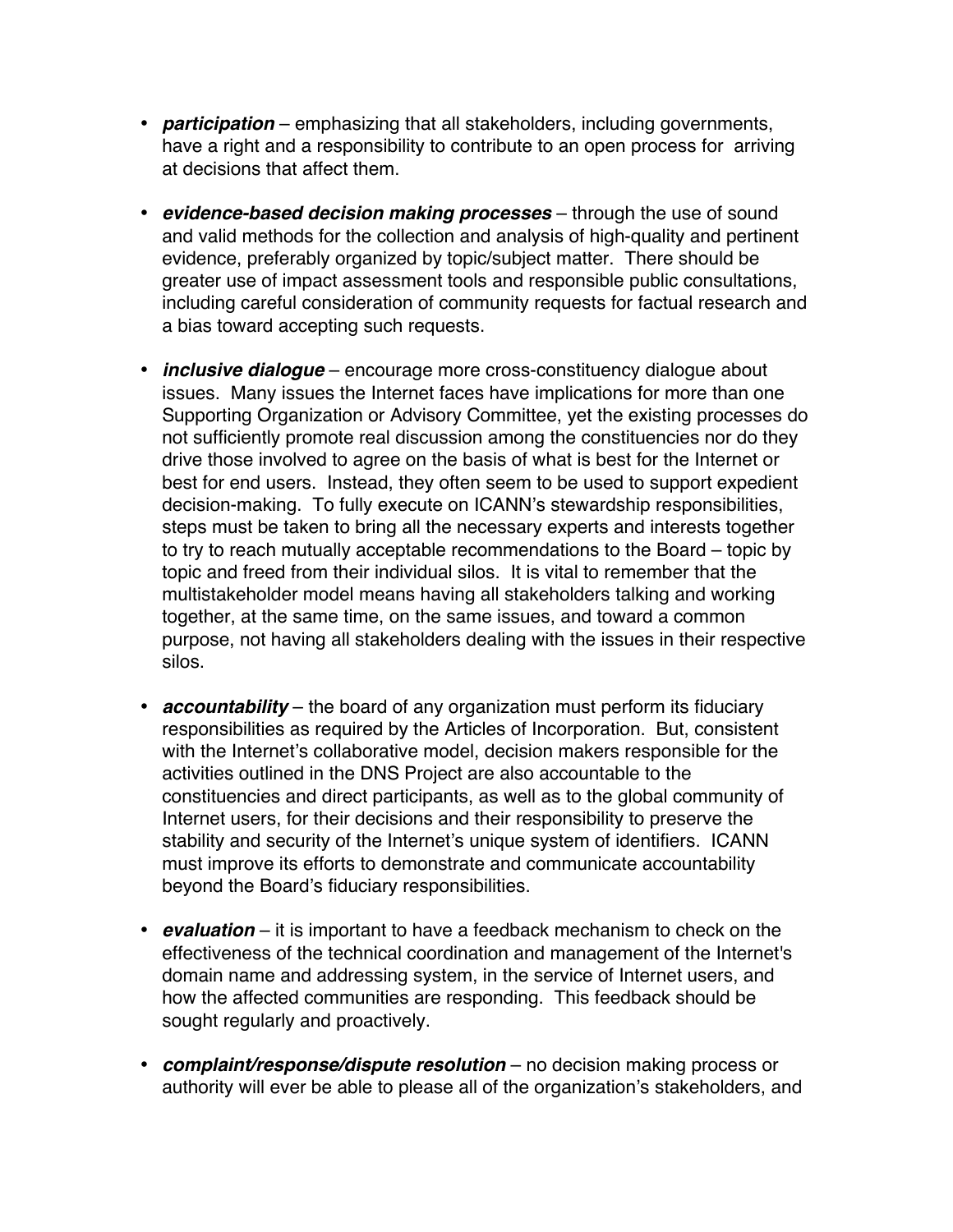so it is important to continue to ensure that graduated, responsive and effective mechanisms are in place to deal with complaints and disputes as they arise.

Finally, consistent with the Internet Society's contributions to previous consultations, we do not believe that the end of the Joint Project Agreement calls for a change in the role of governments in the technical coordination and management of the Internet's domain name and addressing system. Obviously, governments have a responsibility to bring public policy interests to the table, and must play an important role in any multi-stakeholder process; however, the Internet Society believes ICANN's Governmental Advisory Committee should remain advisory. At the same time we urge currently active GAC members and ICANN itself to continue to encourage more governments, particularly from developing countries, to participate actively in the GAC and in other ICANN processes. The GAC must be seen to provide advice to the Board and constituencies that genuinely reflects their citizens' interests and desires regarding the shared global resource that is the DNS. Any discussion of the appropriate role of the GAC in future should benefit from multistakeholder dialogue in the ICANN community.

### **Conclusion/Summary**

In conclusion, the Internet Society believes that the United States government has now fulfilled its responsibilities to the global Internet community as set out in its landmark 1998 Policy on the Management of Internet Names and Addresses. Again, we join with others around the world in thanking the United States for its commitment to the transition of the technical coordination and management of the Internet's domain name and addressing system and the success that has been achieved, and we call on the government to conclude the Joint Project Agreement on its expiry September 30, 2009.

Finally, ISOC is committed to playing its part in the continuing operation of the Project's approach in full confidence that the open, transparent, bottom-up model is strong enough to make a successful transition to private, multistakeholder leadership. The Internet Society recognizes that the present Notice of Inquiry seeks views about the Transition of the Technical Coordination and Management of the Internet's Domain Name and Addressing System, and we have framed our remarks within the confines of the NOI. However we would like to note that in past Inquiries, ISOC has supported the Internet Architecture Board's insistence that the rightful role of the IETF with regard to the assignment of technical protocol parameters within the IANA function must be clearly articulated and addressed in any agreements about the conclusion of the DNS Project and ICANN's transition to private leadership, and we continue to support the views of the IAB expressed in this current Inquiry. Therefore we wish to take this